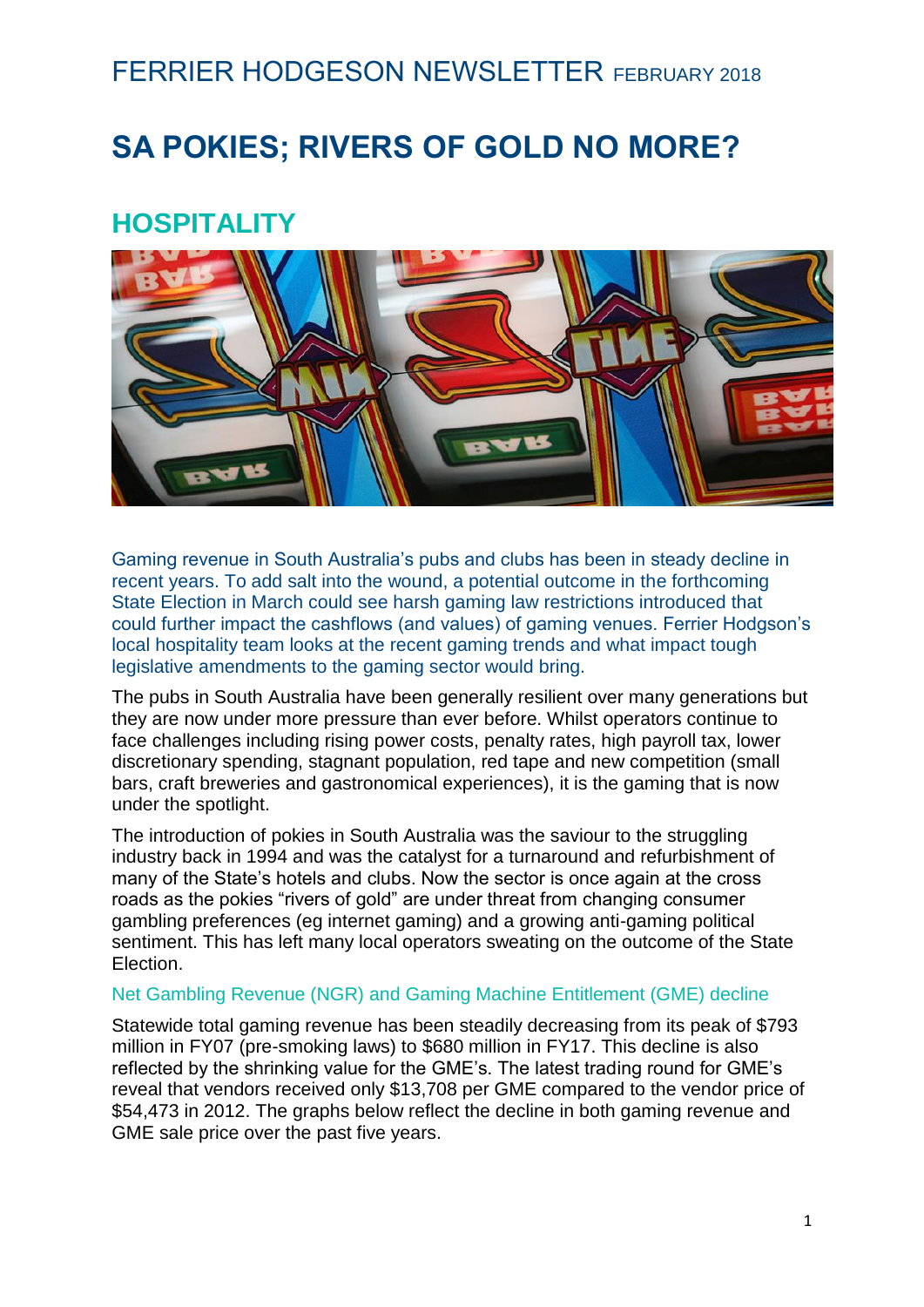





Source: OLGC

#### How do Hoteliers wish to transact GME's and does it matter?

A recent Ferrier Hodgson survey revealed most hotel operators would prefer an open market system as opposed to the current GME trading scheme. We at Ferrier Hodgson believe that in the current environment, demand for gaming assets will continue to remain subdued regardless of the GME trading platform. This demand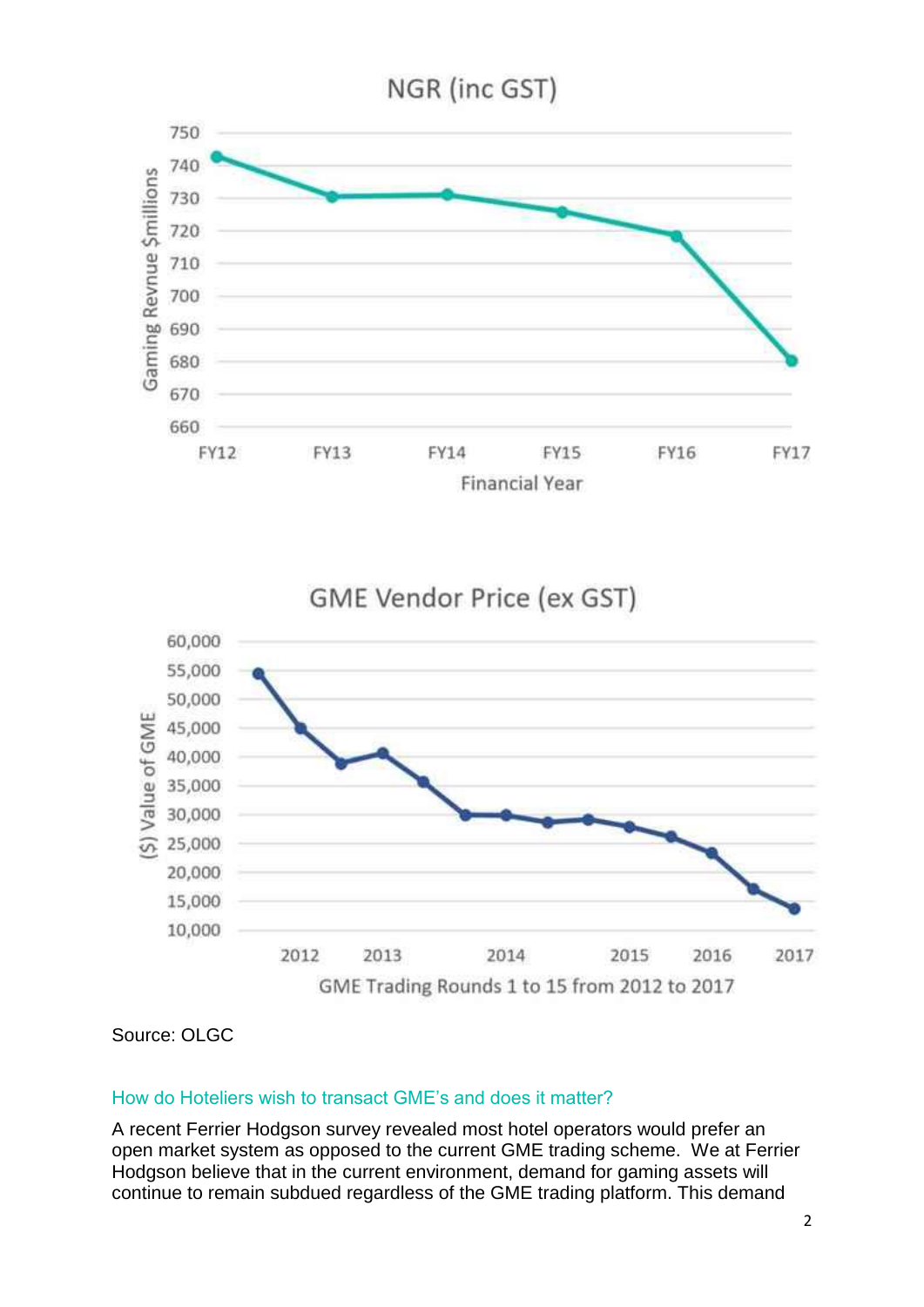pressure obviously also affects the overall value of venues which is concerning for both operators and financiers. We note that subject to legislative change, potential demand for GME's may come from the SkyCity Casino in FY19 as it has 430 GME's less than its current licence capacity and is shortly about to embark on its \$330 million upgrade that has unanimous political support.

Maximum Bet reduced from \$10 to \$5 on 1 January 2017 - Is a \$1 cap next?

There was an immediate impact following the reduction of the maximum bet from \$10 to \$5 on 1 January 2017 (refer graph below) as particularly evidenced in the first two months of 2017 in which gaming was approximately 6% lower across the State from the corresponding months in 2016.



Statewide Gaming Revenue Increase/Decrease

The policy announcement by SA Best party leader Nick Xenophon on 19 February 2018 included further reducing maximum bets from \$5 to \$1 (to all gaming venues) by 1 July 2019 and to remove 4,000 (approx. 36%) gaming machines from the State's gaming hotels (but not community hotels or clubs) over the next 5 years. Should SA Best have influence to implement some or all of their policies following the election then this will have a significant impact on the future performance of all gaming venues and for some, its sustainability for the future.

The gaming harm minimisation agenda amongst some political groups is gathering momentum with the SA Greens recently announcing a hard line position being a total pokie ban in South Australia within 5 years (excluding the Casino), which is in line with the Tasmanian Government's recent policy announcement.

In simple terms, capping the maximum bet to \$1 per spin means punters take longer to lose and therefore lower revenues to the operators (and of course lower tax revenues for the State Government). A Productivity Commission report revealed that a \$10 maximum bet may cause a gambler to lose up to \$1,200 per hour on the pokies but the proposed \$1 cap would reduce losses to a maximum of \$120 per hour.

#### Theoretical Impact Analysis of a \$1 cap

In the current publication of the AHA|SA magazine, the AHA|SA suggested the potential impact of a \$1 maximum bet may reduce a venue's EBIT by at least 43% (and possibly up to 69%). In the table below, we applied the AHA|SA estimates

Source: OLGC